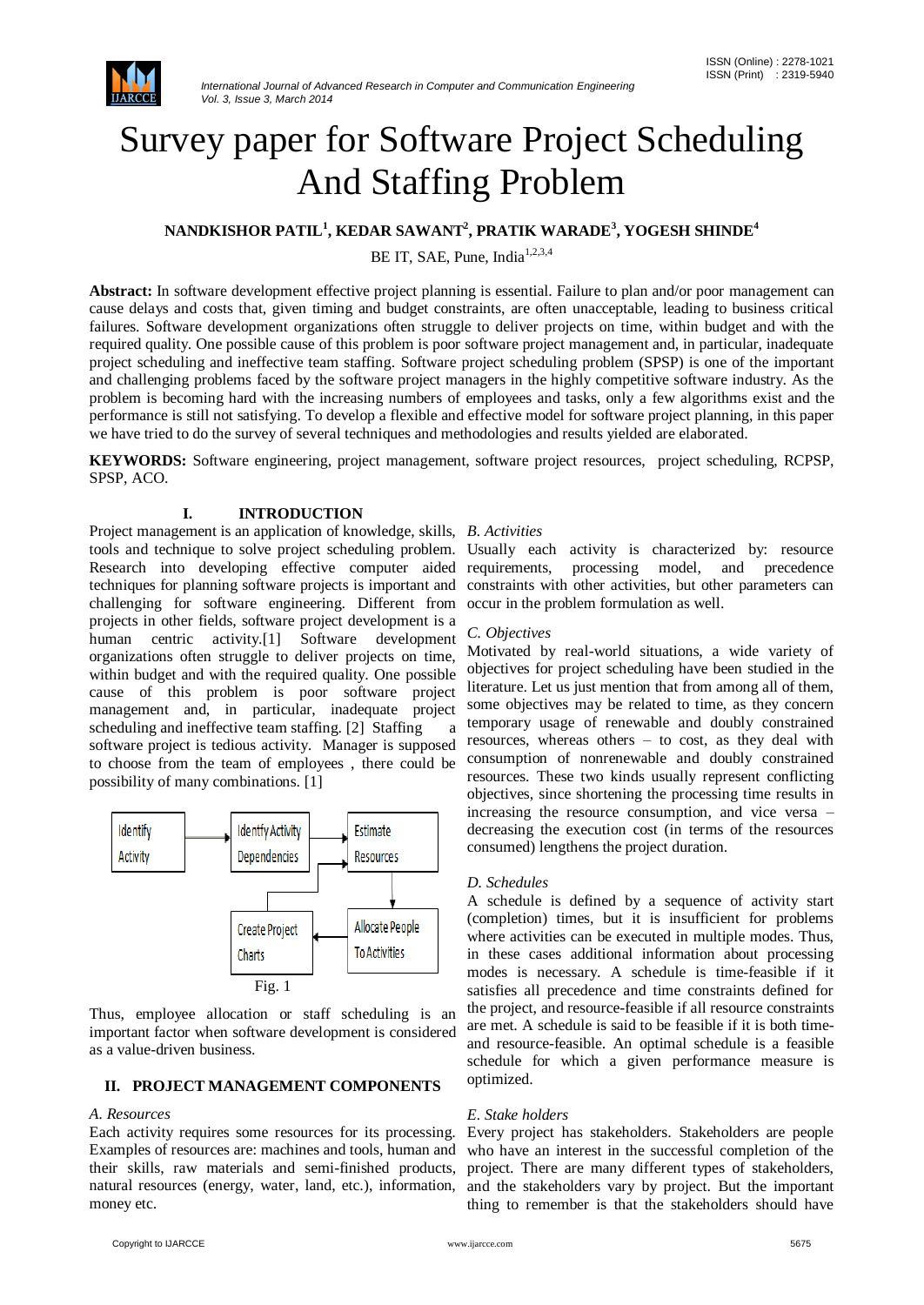

some part in defining the project objectives, since they are the people who will be affected by the outcome. When *A. GENETIC ALGORITHMS*  defining project stakeholders, the project manager and A genetic algorithm is one of the stochastic search members of her or his team should carefully think through methods and it has been successfully applied in many who will be the end users of the product, whether it be search, optimization, and machine learning problems. services or goods, and whether the product will have a Optimized scheduling problems can be solved using positive effect, and how it is likely to be received. Some of the stake holders are Customers/clients, Sponsors, Company, Team members and the Project Manager.

#### **III. PROBLEMS FACED IN PROJECT MANAGEMENT**

### *A. RCPSP- Resource Constrained Project Scheduling Problem*

In its most general form, RCPSP asks the following:

Given a set of activities, a set of resources, and a measurement of performance, what is the best way to assign the resources to the activities such that the performance is maximized? what is the best way to assign the resources to the activities at specific times such that all of the constraints are satisfied and the best objective measures are produced?

RCPSP can be defined as follows:

- a set of activities that must be executed  $\bullet$
- a set of resources with which to perform the Ă activities,
- a set of constraints which must be satisfied
- a set of objectives with which must be achieved [1]

In order to accurately model the uncertainty common in real problems, the general formulation includes the following dynamic characteristics:

- resource availabilities may change  $\bullet$
- resource requirements may change
- objectives may change [2]

## **B. SOFTWARE PROJECT SCHEDULING PROBLEM (SPSP)**

SPSP is a problem of finding an optimal schedule for a software project so that the precedence and resource constraints are satisfied and the final project cost consisting of personal salaries and project duration is minimized. In addition to considering the salaries and skills of employees, SPSP also takes workload and required skills of each task into account, so SPSP is suitable and capable to describe the real software project scheduling.

Although SPSP is close to RCPSP, there are a few differences between SPSP and RCPSP. First, there is one more objective (i.e., cost associated with the employees) to be optimized in SPSP in addition to the project duration minimization objective in RCPSP. Second, employees In many models of project scheduling problems it is with several possible skills are the major resource in SPSP while there are several kinds of resources in RCPSP.[3][1]

SPSP is related to the resource-constrained project scheduling problem (RCPSP) which aims to find an optimal schedule that meets the precedence and resource requirements while minimizing the project duration.

### **IV. METHODOLOGIES FOR SOLVING SPSP**

GAs.[7]

Based on simplifications of natural evolutionary processes, genetic algorithms operate on a population of solutions rather than a single solution and employ heuristics such as selection, crossover, and mutation to evolve better solutions.

GAs maintain a population on a certain size. Each individual, which represents a tentative solution to problem, is competitively manipulated by applying some variation operators to find a global optimum.[3] To achieve the goal of finding a global optimum the problem variables are encoded into what are called the chromosomes. Thus, one individual is associated with not only one encoded solution(chromosome) but also its associated fitness corresponding to the solution. GAs improve the individual fitness, which means the optimization level of solution, by using kinds of competitive operations. And with the increase of generation quality, fitness of chromosomes is becoming better. [7]

In the application of GA to SPSP problems there two essential tasks

- Encoding-The solution to SPSP problem is represented by negative matrix.
- Fitness function- The next expression is used to  $\bullet$ compute the fitness of solution

# *B. ANT COLONY OPTIMIZATION*

Different from the GA and TS approaches developed in the existing studies, another attention grabbing is an ACO approach. It can be applied to various combinatorial Optimization Problems. ACO algorithms make use of simple agents called *ants* which iteratively construct candidate solutions to a combinatorial optimization problem. The ants' solution construction is guided by (artificial) pheromone trails and problem-dependent heuristic information. In principle, ACO algorithms can be applied to any combinatorial optimization problem by defining *solution components* which the ants use to iteratively construct candidate solutions and on which they may deposit pheromone. An individual ant constructs candidate solutions by starting with an empty solution and then iteratively adding solution components until a complete candidate solution is generated.[8]

# **V. PREEMPTABILITY**

assumed that activities are non preemptable, but in some projects this assumption is relaxed and it is allowed to preempt activities. In general, each of the project activities may be either preemptable or non preemptable. However, usually it is assumed that (non) Preemptibility concerns all activities at once. Under this assumption, we talk about a set of non preemptable activities if none of them may be